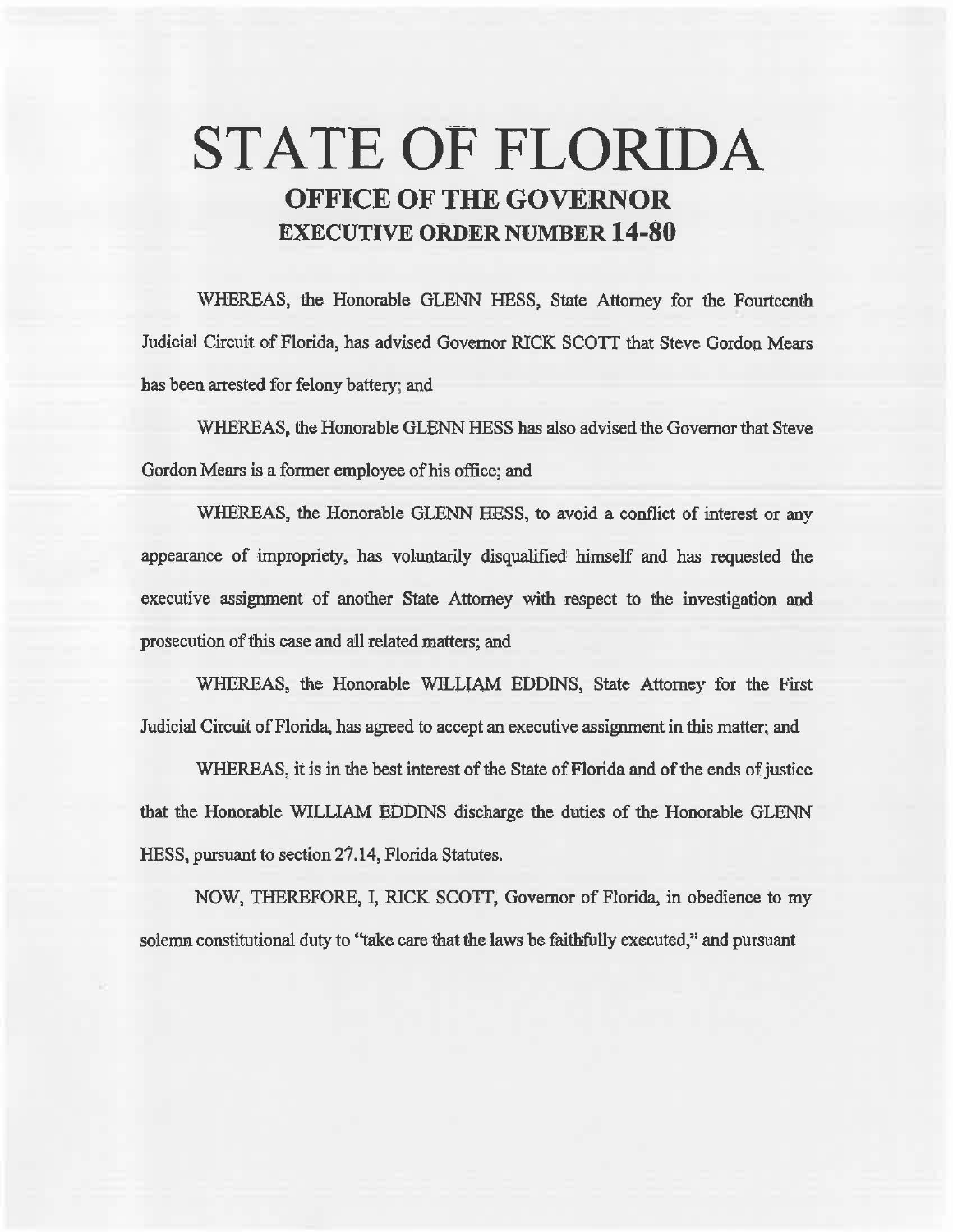to the Constitution and laws of the State of Florida, issue the following Executive Order, effective immediately:

## Section 1.

The Honorable WILLIAM EDDINS, State Attorney for the First Judicial Circuit of Florida, referred to as the "Assigned State Attorney," is assigned to discharge the duties of the Honorable GLENN HESS, State Attorney for the Fourteenth Judicial Circuit of Florida, as they relate to the investigation, prosecution and ail matters related to Steve Gordon Mears.

# Section 2.

The Assigned State Attorney or one or more Assistant State Attorneys and Investigators, who have been designated by the Assigned State Attorney, shall proceed immediately to the Fourteenth Judicial Circuit of Florida, and are vested with the authority to perform the duties prescribed herein.

#### Section 3.

All residents of the Fourteenth Judicial Circuit are requested, and all public officials are directed, to cooperate and render whatever assistance is necessary to the Assigned State Attorney, so that justice may be served.

### Section 4.

The period of this Executive Assignment shall be for one (1) year, to and including February 25, 2015.